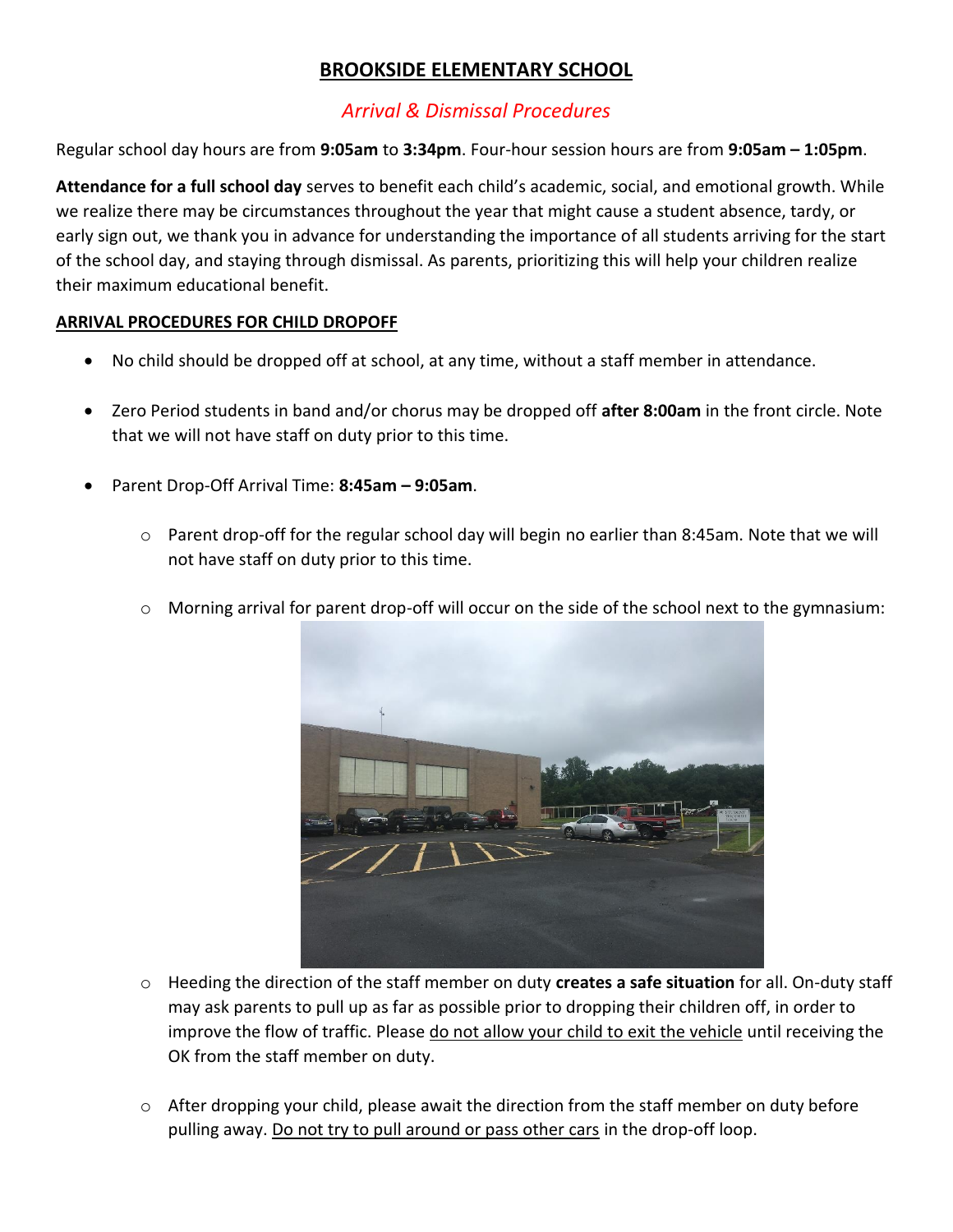After 9:05am, the start of the school day, parents dropping off their children must park in the main parking lot and escort them inside to the security desk in order to sign them in.

## **DISMISSAL PROCEDURES FOR CHILD PICKUP**

- Every child that is to be picked up before or at dismissal **must provide written notification** that is to be given to the classroom teacher at the start of the day.
- PHOTO ID: All persons picking up a child MUST have photo ID, with no exceptions.
- EARLY PICK-UP: If your child needs to be picked up early from school, please do so during the "early dismissal" time, **prior to 3:15pm**. If there is not a need to pick your child up prior to 3:15, we ask that you wait for regular pickup at dismissal (3:34pm). With a written note, we'll have your child dismissed to the main foyer security desk for pickup at dismissal.
	- o Your assistance in this regard will help minimize unnecessary disruptions to the classroom at the end of the school day.
	- o Early pick-up on a four-hour session day will be **prior to 12:45pm**.
- ROUTINE, DAILY PICKUP: A standing, written note stating a routine pickup at dismissal must be submitted with the days of the week your child will be picked up on a regular basis. Once this note has been provided, no additional written notification for this routine is needed **unless you are making a change**. If a change in pick-up routine is needed, a new written request must be submitted to the classroom teacher at the start of the day.
- E-MAIL: **Please do not email your child's teacher** regarding a change in your child's dismissal for that day. Please contact the Main Office per the instructions below.
- NOTES: Written notes for a change in dismissal must be written legibly, and include:
	- o Date
	- o Child's full name
	- o Grade
	- o Teacher
	- o Parent/Guardian signature
	- o Time of pickup
	- o Person picking child up (if it is not the parent or guardian)
- UNFORESEEN CIRCUMSTANCES: Sometimes unforeseen circumstances arise during the course of the day, requiring an unexpected early pick up of a student. When this happens, please contact the Main Office at **(732) 521-1101, menu option 5**, to share any pertinent information.

\*Please DO NOT leave a message with pickup instructions. Please ensure that you call during business hours (9:05 – 3:34) if an unforeseen circumstance arises regarding your child's dismissal.